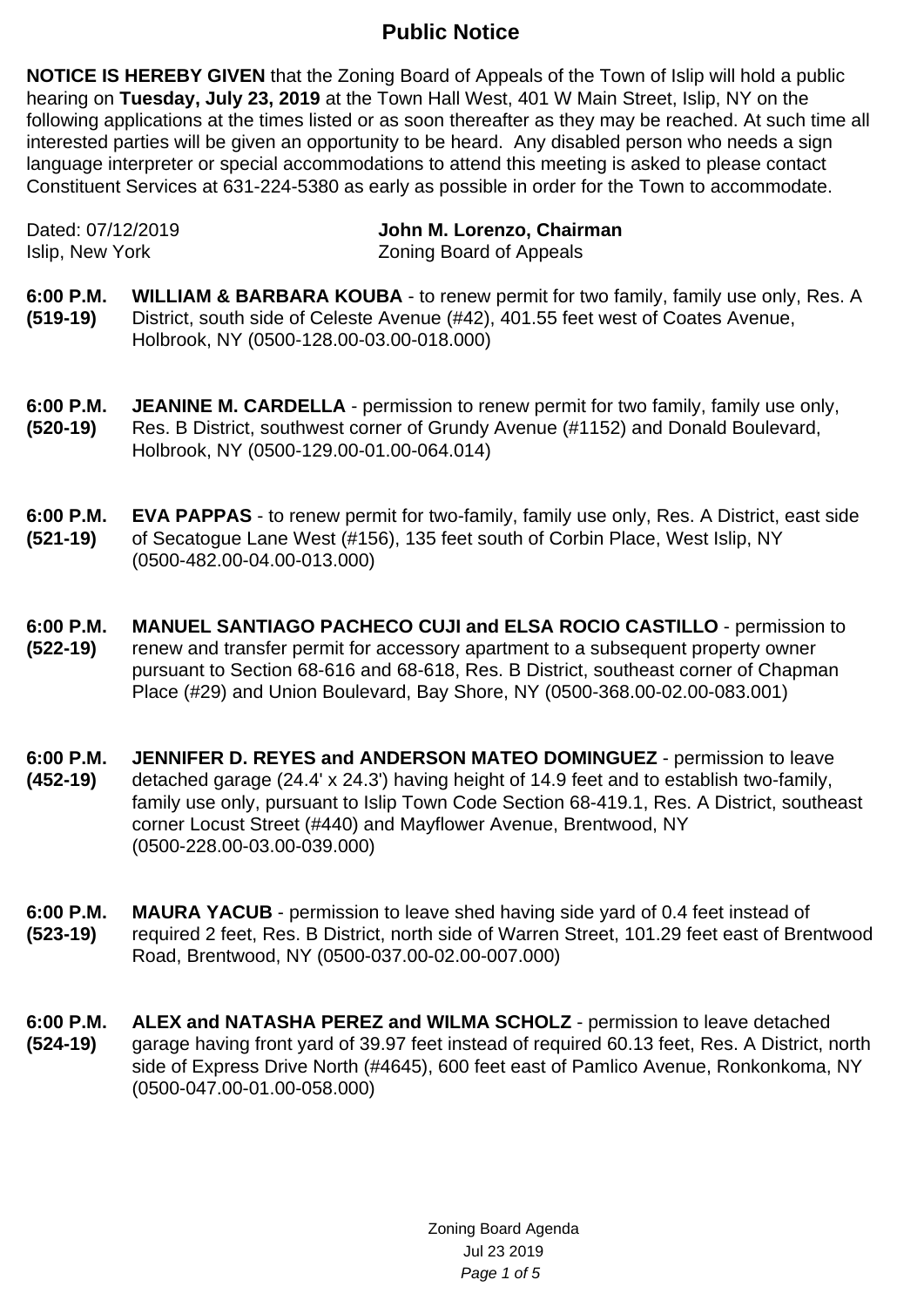- **6:00 P.M. (528-19) REINA E. ARGUETA** - permission to leave pool patio having front yard (through lot) of 1 foot, to leave A/C unit having front yard of 43 feet and to leave 6 foot fence on property line, all not having required arterial highway setback of 64 feet, to leave masonry counter on property line and patio having side yard of 2 feet instead of required 4 feet each and to leave driveway on side property line not having required setback of 4 feet, Res. B District, north side of Blue Jay Drive (#49), 565.56 feet west of Chapel Hill Drive, Brentwood, NY (0500-035.00-02.00-005.000)
- **6:00 P.M. (525-19) ANNMARIE L. YAROSZ and DANIEL S. WEBER** - permission to leave shed (10' x 14') not having 20 feet behind front line of dwelling, Res. AA District, north side of Debbie Lane (#68), 477.17 feet east of Arctic Avenue, Bohemia, NY (0500-234.00-04.00-007.000)
- **6:00 P.M. (526-19) MARIA J., KAREN CLAROS AND ERIKA Y. ARGUETA** - permission to reconstruct roof-over leaving side yard of 9 feet instead of required 14 feet, Res. A District, south side of Chapel Hill Drive (#12), 222.5 feet east of Wicks Road, Brentwood, NY (0500-072.00-01.00-067.000)
- **6:00 P.M. (527-19) MARK and LAURA ZEH** - permission to leave shed (4' x 18') attached to detached garage having second front yard of 10 feet instead of required 20 feet and rear yard of 1.6 feet instead of required 4 feet and to leave patio having side yard of 1 foot instead of required 4 feet, Res. B District, northwest corner of Sayville Boulevard (#104) and Languth Street, Sayville, NY (0500-331.00-03.00-028.000)
- **6:30 P.M. (446-19) JAMES and ANTOINETTE ERIKSEN** - permission to leave one story addition (15.2' x 15.6') having side yard of 16.9 feet instead of required 18 feet, to leave shed enclosing pool equipment on side property line not having required setback of 2 feet and to leave shed having 16 feet behind the front line of dwelling instead of required 20 feet, Res. AA District, south side of Lexington Avenue (#10), 1,200 feet west of Fulton Street, Brentwood, NY (0500-075.00-02.00-005.000)
- **6:30 P.M. (529-19) CORRADO PASCUZZO** - permission to erect two story addition (9' x 15') leaving front yard of 31.6 feet instead of required 40 feet and roofed-over porch (6.6' x 25') leaving front yard of 25 feet instead of permitted 34 feet, Res. A District, west side of Division Avenue (#70), 386.61 feet north of Union Boulevard, East Islip, NY (0500-346.00-02.00-020.000)
- **6:30 P.M. (530-19) FRANCIS M. CARLICK, JR. and REBECCA L. CARLICK** - permission to leave above ground pool having side yard of 12 feet instead of required 14 feet and pool deck having side yard of 7.5 feet instead of required 10 feet, Res. A District, north side of Harrisburg Street (#125), 157.15 feet west of Chicago Avenue, Bay Shore, NY (0500-269.00-04.00-059.000)

Zoning Board Agenda Jul 23 2019 Page 2 of 5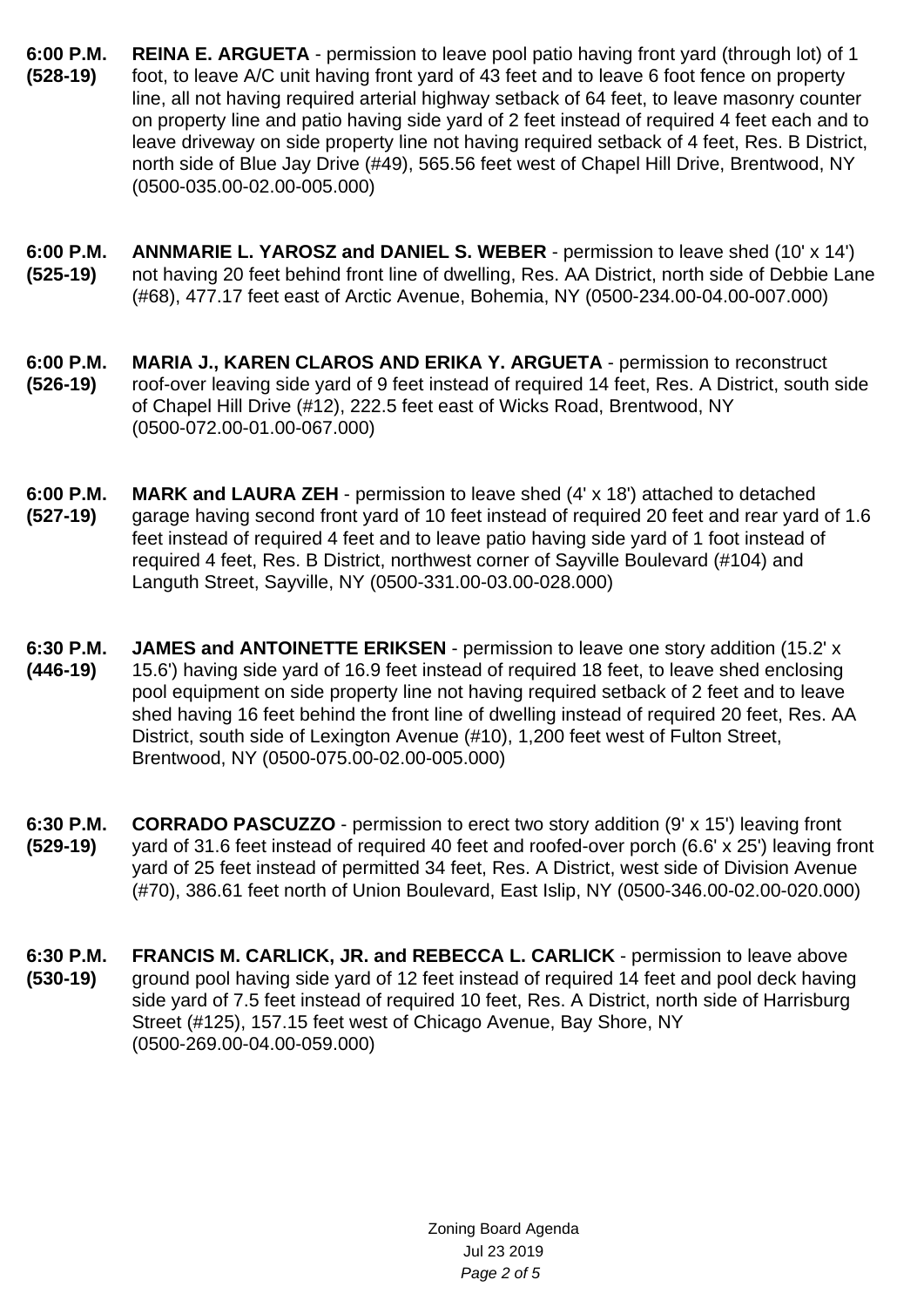- **6:30 P.M. (531-19) MARIE SURPRIS** - permission to leave driveway having width of 16 feet instead of required 18 feet and having side yard of 3 feet instead of required 4 feet, to leave patio having side yard of 3 feet instead of required 4 feet and to establish accessory apartment pursuant to Islip Town Code Section 68-602, Res. B District, south side of Barleau Street (#334), 75 feet east of Lincoln Avenue, Brentwood, NY (0500-093.00-04.00-010.000)
- **6:30 P.M. (532-19) HENRY BANEGAS & MIRIAM BANEGAS** - permission to leave pond on rear property line not have required setback of 4 feet, to leave driveway on side property line not have required setback of 4 feet and to establish accessory apartment pursuant to Islip Town Code Section 68-602, Res. A District, south side of Doolittle Street (#16), 525 feet west of Marshall Avenue, Brentwood, NY (0500-135.00-01.00-077.000)
- **6:30 P.M. (533-19) JOHN DAVID NORDSTROM** - permission to leave egress window having side yard of 7 feet instead of required 14 feet, and driveway having front yard occupancy of 57% instead of permitted 35%, Res. A District, east side of N. Windsor Avenue (#1307), 400 feet south of Montauk Drive, Bay Shore, NY (0500-339.00-02.00-007.000)
- **6:30 P.M. (534-19) LINDSAY BAILLIE** - permission to establish accessory apartment pursuant to Islip Town Code Section 68-602 and to leave driveway having a width of 32 feet instead of permitted 18 feet, side yard of 0 feet instead of required 4 feet and front yard occupancy of 38.9% instead of permitted 35%, , south side of Rutledge Street (#44), 100 feet south of Rutledge Street, Brentwood, NY (0500-074.00-01.00-093.000)
- **7:00 P.M. (535-19) ANDREW J. ZEISS and TARA S. RIDER** - permission to erect one story addition (6' x 10') leaving side yard of 5 feet instead of required 14 feet, Res. B District, south side of Hemlock Street (#38), 475 feet west of Ferndale Boulevard, Islip, NY (0500-320.00-03.00-065.000)
- **7:00 P.M. (481-19) PAUL FIORVANTE** - permission to install inground pool leaving rear yard of 7 feet and side yard of 15 feet instead of required 18 feet each, to install pool patio leaving rear yard of 3 feet instead of required 6 feet and to leave driveway on side property line not having required setback of 4 feet, Res. AA District, north side of Cherokee Street (#255), 140 feet east of Parkway Boulevard, Ronkonkoma, NY (0500-020.00-05.00-038.000)
- **7:00 P.M. (536-19) MARIA and JESUS BATISTA** - permission to establish accessory apartment pursuant to Islip Town Code Section 68-602, Res. A District, south side of Doolittle Street (#4), 85 feet east of Eisenhower Avenue, Brentwood, NY (0500-135.00-01.00-083.000)

Zoning Board Agenda Jul 23 2019 Page 3 of 5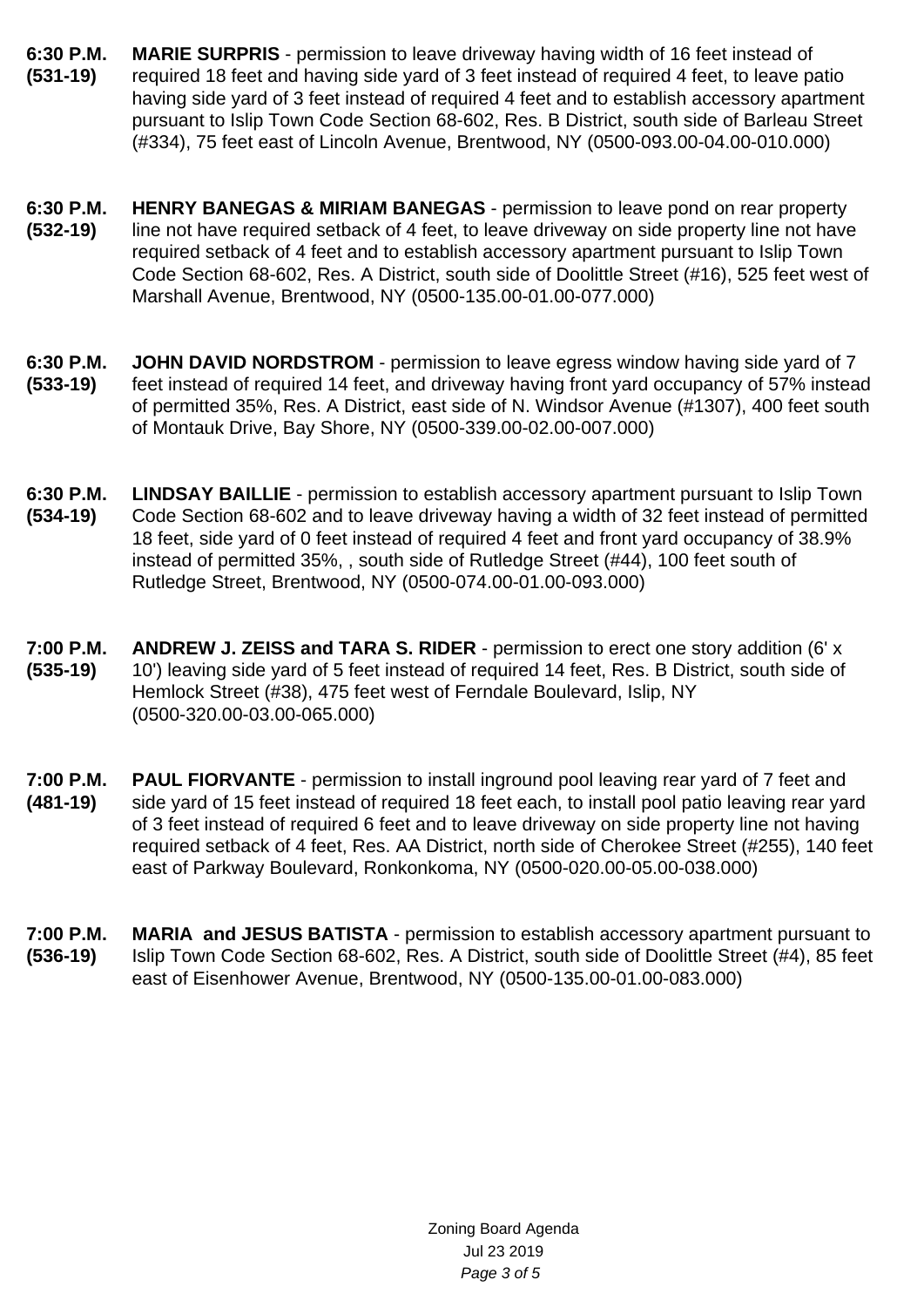- **7:00 P.M. (537-19) PATRICIA and FAMOUS WILSON** - permission to leave expanded dwelling having front yard of 38.3 feet instead of required 50 feet on lot having width of 75 feet instead of required 100 feet and lot area of 7,500 sq. feet instead of required 20,000 sq. feet, Ind 1 District, west side of Harrision Avenue,250 feet south of South 1st Street, Bay Shore, NY (0500-180.00-01.00-024.000)
- **7:00 P.M. (538-19) PAUL and MELISSA LITRENTA** - permission to leave inground pool having side yard of 13 feet instead of required 14 feet, to leave pool patio having side and rear yards of 5 feet instead of required 6 feet each, to leave retaining wall (35" high) on side property line not having required setback of 4 feet, to leave patio having side yard of 0.5 feet instead of required 4 feet and to install decking to bulkhead along side yard property line not having required setback of 4 feet, Res. A District, east side of Piper Court (#11), 153.4 feet south of Skipper Drive, West Islip, NY (0500-484.00-01.00-046.000)
- **7:00 P.M. (539-19) YNGRID JORGE** - permission to leave roofed-over patio having side yard of 1.4 feet instead of required 14 feet, resulting in floor area ratio of 32.2% instead of permitted 25%, to leave brick walk on side property line not having required setback of 4 feet and to leave 2 sheds: Shed #1- having rear yard of 1.1 feet instead of required 4 feet and Shed #2 having rear yard of 0.9 feet instead of required 4 feet, Res. B District, west side of Front Avenue (#168), 150 feet north of Stuben Street, Brentwood, NY (0500-162.00-02.00-056.000)
- **7:30 P.M. (540-19) STEPHEN and JEAN KELLER** - permission to erect 2 story dwelling and roofed-over porch, with porch having side yard of 8 feet instead of required 14 feet, and to erect accessory structure (11.4' x 18'), all having floor area ratio of 27.9% instead of permitted 25%, Res. A District, east side of Wyandanch Avenue, 200 feet north of Dixie Lane, East Islip, NY (0500-373.00-01.00-032.000)
- **7:30 P.M. (541-19) KATIANNE BROSNAN and BRIAN J. HOWE** - permission to erect second story addition resulting in new structure, as defined in Section 68-3, on lot having width of 63.74 feet instead of required 75 feet, leaving front yard of 23 feet instead of required 25 feet, side yard of 12 feet instead of required 14 feet, and floor area ratio of 32.64% instead of permitted 25%, to erect roofed-over porch leaving front yard of 18 feet instead of required 25 feet, to leave 3 sheds: Shed #1- having side yard of 2 feet and rear yard of 0.8 feet instead of required 4 feet each, Shed #2- not having required 20 feet behind front line of dwelling and Shed #3- having side yard of 1.5 feet instead of required 2 feet, Res. B District, east side of Monell Avenue (#215), 62.93 feet north of Maple Street, Islip, NY (0500-396.00-04.00-044.000)
- **7:30 P.M. (542-19) 300 RABRO LLC** - permission to install 8 foot closed fence instead of permitted 6 feet, Ind 1 District, southwest corner of Rabro Drive (#300) and Fell Court, Hauppauge, NY (0500-024.00-01.00-018.020)

Zoning Board Agenda Jul 23 2019 Page 4 of 5